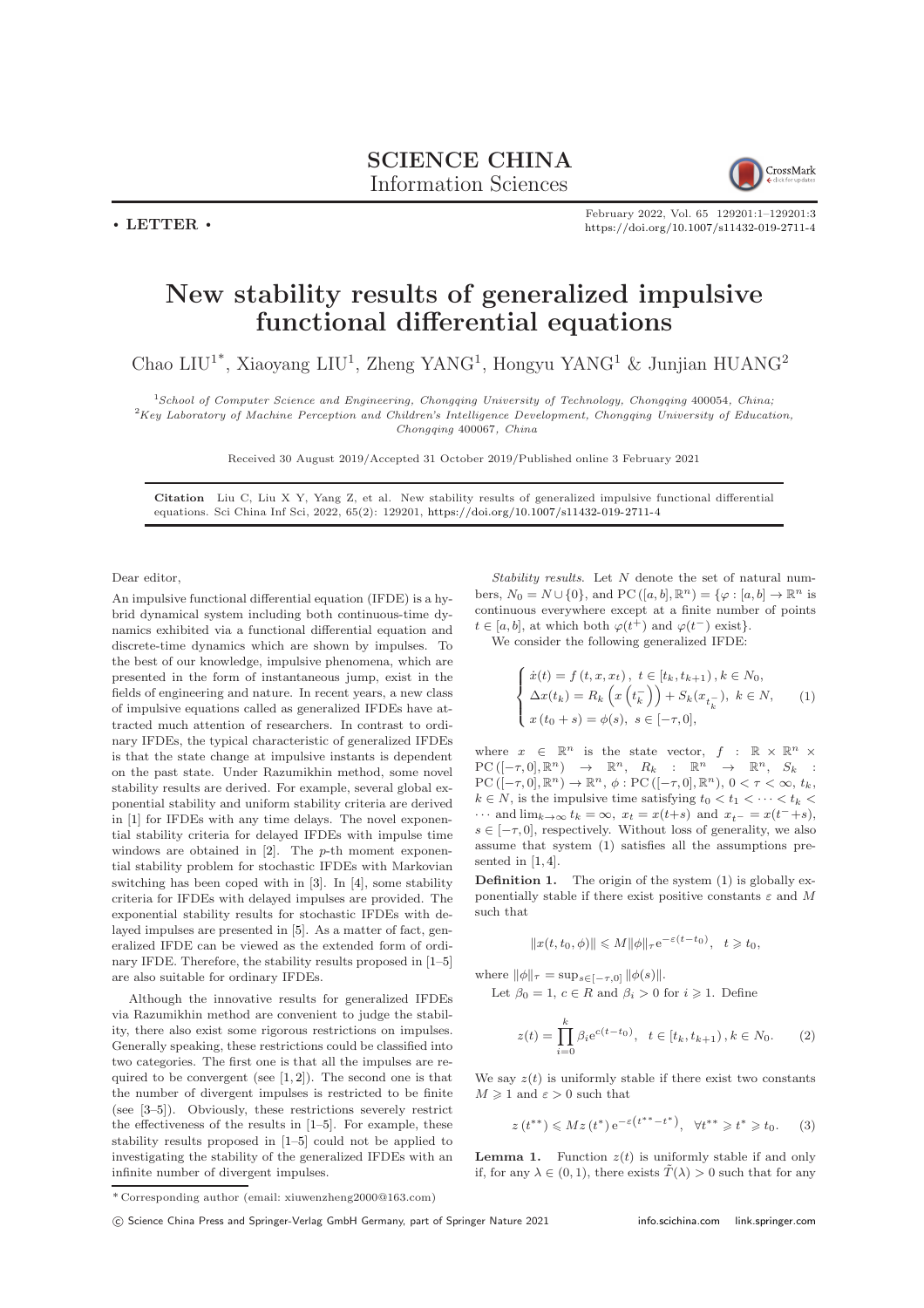finite  $T \geq \tilde{T}(\lambda)$  and  $t \geq t_0$ ,

$$
\prod_{t < t_i \leqslant t + T} \beta_i e^{cT} \leqslant \lambda, \prod_{t < t_i \leqslant t + \theta} \beta_i e^{c\theta} \leqslant d, \ \theta \in [0, T], \tag{4}
$$

where  $d \geq 1$  is some positive number.

<span id="page-1-0"></span>**Lemma 2.** Let  $y : \mathbb{R} \to \mathbb{R}_+$  be a piecewise continuous function such that  $y(t) = y(t^+)$ . Assume that  $y(t)$  satisfies the following conditions:

(L1)  $D^+y(t) \leq c y(t)$  for any  $t \in [t_k, t_{k+1}), k \in N_0$ , whenever  $y(t + s) \leq qy(t)$ ,  $s \in [-\tau, 0]$ ;

 $(L2)$   $y(t_k) \leq r_k y(t_k^-) + s_k \sup_{\theta \in [-\tau,0]} \{y(t_k^- + \theta)\}, k \in N;$ (L3) Function  $z(t)$ , which is defined by [\(2\)](#page-0-1), is uniformly stable;

(L4)  $\rho q \geqslant X_z(T)$ .

In the above conditions,  $q > 1$ ,  $c \in \mathbb{R}$ ,  $r_k, s_k > 0$ ,  $\beta_k = r_k + s_k q$ ,  $T \in \Theta_z$ , and  $\rho \in (0, 1)$ . Then, we get

$$
y(t) \leqslant \sup_{s \in [-\bar{T}, 0]} \left\{ y(\bar{t}_0 + s) \right\} \exp\left( \frac{\ln \varrho}{\bar{T}} (t - \bar{t}_0) \right), \quad (5)
$$

where  $\overline{T} = T + \tau$ ,  $\rho = \max\{\rho_T, \rho\}$  with  $\rho_T =$  $\sup_{t \geq t_0} {\{\prod_{t < t_i \leqslant t+T} \beta_i\} e^{cT}}, \bar{t}_0 = t_0 + T.$ 

<span id="page-1-2"></span>Theorem 1. Let Assumptions (H1)–(H5) in [1] hold. Assume that there exist a function  $V(t, x(t)) \in v_0$ , constants  $q > 1, p > 0, c_1, c_2 > 0, c \in \mathbb{R}, r_k, s_k > 0$ , satisfying the following conditions:

(T1)  $c_1 ||x||^p \le V(t, x) \le c_2 ||x||^p$ , for any  $t \ge t_0 - \tau$  and  $x \in \mathbb{R}^n$ ;

(T2)  $D^+V(t, x(t)) \leq cV(t, x(t))$ , whenever  $V(t + s, x(t +$  $(s)$ )  $\leqslant qV(t, x(t))$  for any  $t \in [t_k, t_{k+1}), k \in N_0$ , and  $s \in [-\tau, 0];$ 

(T3)  $V\left(t_{k},x\left(t_{k}\right)\right) \leqslant r_{k} V(t_{k}^{-},x(t_{k}^{-}))+s_{k} \sup_{s \in[-\tau,0]} V(t_{k}^{-}$  $+s, x(t_k^- + s)$  for any  $k \in N$ ;

(T4) Function  $z(t)$  is uniformly stable, where  $z(t)$  is de-fined by [\(2\)](#page-0-1) with  $\beta_k = r_k + s_k q, k \in N;$ 

(T5)  $q > X_z(T)$ , where  $T \in \Theta_z$ .

Then, the origin of the system [\(1\)](#page-0-0) is globally exponentially stable.

Proof. According to condition (T5), we know there exists some  $\rho \in (0,1)$  such that

<span id="page-1-1"></span>
$$
q\rho \geqslant X_z(T). \tag{6}
$$

Let  $y(t) = V(t, x(t))$ . We have from Lemma [2,](#page-1-0) conditions (T2)–(T4) and [\(6\)](#page-1-1) that, for any  $t \in [\bar{t}_0,\infty)$ ,

$$
y(t) \leqslant \sup_{s \in [-\bar{T}, 0]} \left\{ y(\bar{t}_0 + s) \right\} \exp\left(\frac{\ln \varrho}{\bar{T}} (t - \bar{t}_0)\right), \quad (7)
$$

where  $\overline{T}$  = T +  $\tau$ ,  $\rho$  = max $\{\rho_T, \rho\}$  with  $\rho_T$  =  $\sup_{t\geq t_0} {\{\prod_{t. The above inequality and con$ dition (T1) imply that

$$
||x(t)|| \leqslant \left(\frac{c_2}{c_1}\right)^{\frac{1}{p}} \sup_{s \in [-\bar{T}, 0]} \{||x(\bar{t}_0 + s)||\}
$$

$$
\times \exp\left(\frac{\ln \varrho}{p\bar{T}}(t - \bar{t}_0)\right),
$$

which yields the globally exponential stability of the system [\(1\)](#page-0-0).

**Remark 1.** In Theorem [1,](#page-1-2) it is crucial to finding  $T$  and q such that

<span id="page-1-3"></span>
$$
q > X_z(T) \tag{8}
$$

and

<span id="page-1-4"></span>
$$
\sup_{t \ge t_0} \left\{ \prod_{t < t_i \le t + T} (r_i + s_i q) e^{cT} \right\} < 1. \tag{9}
$$

Let  $\delta$  be the positive number such that  $\sup_{t\geqslant t_0}\{\prod_{t It is obvious that  $T>\delta$ .$ By the definition of  $X_z(T)$  and [\(8\)](#page-1-3), we have

$$
q > \sup_{t \ge t_0} \left\{ \max_{s \in [0,T]} \left\{ \prod_{t < t_i \le t+s} (r_i + s_i) \right\} \right\}
$$

$$
> \sup_{t \ge t_0} \left\{ \max_{s \in [0,\delta]} \left\{ \prod_{t < t_i \le t+s} (r_i + s_i) \right\} \right\} \equiv X(\delta).
$$

Moreover, it follows from [\(9\)](#page-1-4) that

$$
q < \max_{i} \left\{ \frac{1 - r_i}{s_i} \right\} \equiv \bar{q}.
$$

In the application, we could first find some  $q \in (X(\delta), \bar{q})$ and then choose  $T > \delta$  to satisfy both [\(8\)](#page-1-3) and [\(9\)](#page-1-4). Remark 2. In Theorem [1,](#page-1-2) we restrict that

<span id="page-1-5"></span>
$$
\sup_{t \ge t_0} \left\{ \prod_{t < t_i \le t + T} (r_i + s_i q) \right\} e^{cT} < 1. \tag{10}
$$

The above restriction admits that  $r_k + s_k > 1$  for some  $k \in N$ . Namely, Theorem [1](#page-1-2) permits that some impulses have destabilizing effect. Eq. [\(10\)](#page-1-5) indicates that the destabilizing effect of divergent impulses can be compensated by stabilizing effect of other convergent impulses.

**Remark 3.** If for any  $k \in N$ , there exist some  $l \in N$  and  $\Gamma > 0$  such that  $t_k = t_k + \Gamma$ ,  $R_k = R_{k+l}$  and  $S_k = S_{k+l}$ , we say that the system [\(1\)](#page-0-0) has periodical impulses. Obviously, we can choose  $r_k = r_{k+l}$  and  $s_k = s_{k+l}$ . It is easy to show that  $z(t)$  is uniformly stable if and only if

$$
\chi_{\Gamma} = \prod_{t_0 < t_i \leqslant t_0 + \Gamma} (r_i + s_i q) e^{c\Gamma} < 1.
$$

Therefore, when the system [\(1\)](#page-0-0) has periodical impulses, we can restrict that  $T = \Gamma$  in Theorem [1.](#page-1-2)

Comparison with existing results. There exist some rigorous restrictions on impulses in the existing results, which can be summarized as the following cases.

Case A. Some results require that all the impulses must have stabilizing effect. For example, [\[1,](#page-2-1) Theorem 3.1] and [\[2,](#page-2-2) Theorem 1] restrict that

$$
V(t_k, x(t_k)) \le r_k V\left(t_k, x\left(t_k^-\right)\right)
$$
  
+  $s_k \sup_{s \in [-\tau, 0]} V\left(t_k^- + s, x\left(t_k^- + s\right)\right)$ ,

and  $r_k + s_k \leqslant \frac{1}{s}$  $\frac{1}{q}$ . Obviously,  $r_k + s_k < 1$  because of  $q > 1$ . This restriction implies that all the impulses are convergent.

Case B. Other results permit some impulses have destabilizing effect, but the number of divergent impulses must be finite. For example, [\[3,](#page-2-3) Thoerem 3.1] restricts that

$$
\rho_1+\rho_2<1,
$$

and

$$
V(t_k, x(t_k)) \le \rho_1(1+q_k)V\left(t_k^-, x\left(t_k^-\right)\right)
$$